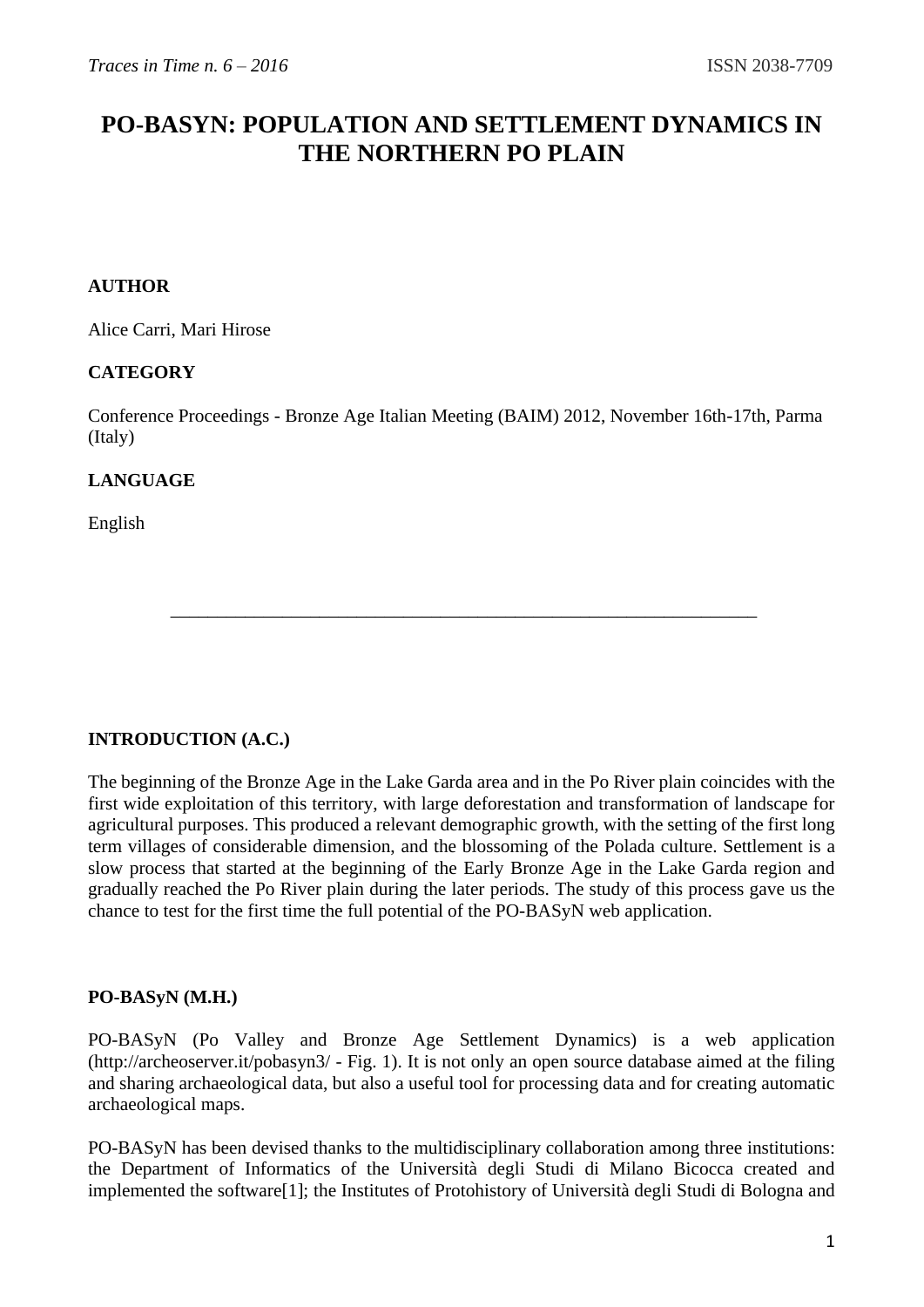Università degli Studi di Milano have studied the functional requirements of the application and are currently conducting the process of data-entry and the management of the database.

Within PO-BASyN, data concerning each archaeological site are recorded in a different datasheet, which includes a code identifying the territorial district of the site and the sequence of input in the database (ex. BS016 - Lavagnone). The datasheets contain windows for geographical information, type of the sites, chronology (ages, periods, and phases), and modality of find. Moreover, a free window is available for including any other kind of data, such as description, bibliographical references or links to related internet sites (Fig. 2). Excavation and finding records are also linked to each site datasheet are linked also excavation sheets and finding sheets (Fig.3), the latters are divided into ceramic finding and not ceramic findings, and they display information concerning the typology and chronology. They could also contain an image.

Each site in the database is geo-referenced with absolute coordinates through Google Maps. The georeferencing and the information in the site datasheet allow the creation of maps, which are draw according to the queries of research 'localisation', 'type of site', 'association with archaeological findings', and 'chronology' (Fig. 4).

All internet users are allowed to do research through this application, whilst registration is required in order to enter new data to enrich the system require a registration. Users can easily ask for registration contacting by email the PO-BASyN administrators, who will provide them with a password after having verified their credentials.

# **SURVEY AND DOCUMENTATION FOR THE EARLY BRONZE AGE (A.C.)**

With the purpose of realizing a complete geographical map of the settlements and of investigating the development dynamics of the Polada Culture and of the Late Polada Culture (also known as Barche di Solferino culture), a working team composed by graduate and post-graduate students from the Institute of Protohistory of Università degli Studi di Milano surveyed the published literature and the unpublished documentation of all bronze age sites known in the districts of Cremona, Brescia, Mantua and Veron[a\[2\],](http://www.archaeologicaltraces.org/#_ftn2) and input the information collected into PO-BaSyN.

Since nowadays the study of settlement dynamics on a large scale still depends on archaeological finds often hailing from old museum collections or from surface surveys, the work tool for ascribing the most of the sites to one or more chronological ages, periods or phases of the Bronze Age consisted in a typological comparison of the pottery found in these sites with the reliable sequences of pottery findings deduced from the few stratigraphical excavations.

For instance, the dating of the archaeological findings considered as markers of the first period of Early Bronze Age I (EBA I A e I B) were based on the typology identified by scholars from excavations in sites such as Lavagnone (De Marinis 2000, 2007), Lucone (Bocchio 1985-1988), Polada (Barich 1971) and Bande di Cavriana (Piccoli 1986). Also, sites as Canà[r\[3\]](http://www.archaeologicaltraces.org/#_ftn3) (Salzani et al. 1996), Dossetto di Nogara (Belluzzo and Salzani 1999), Montalto (Salzani 1987), together with the above mentioned Lavagnone (Rapi 2007) and Lucone di Polpenazze, were considered meaningful for the definition of the advanced phase of the Early Bronze Age I (EBA I C).

The sequences of Lavagnone 4 (Cazzanelli 2007), Fiavè 3 (Perini 1984) Lagazzi del Vhò (Simone and Tinè 1996) and Ostiano S. Salvatore (Pia 1987) are to be considered as sound contexts for the last period of the Early Bronze Age (EBA II), marked out by the diffusion of a decorative innovation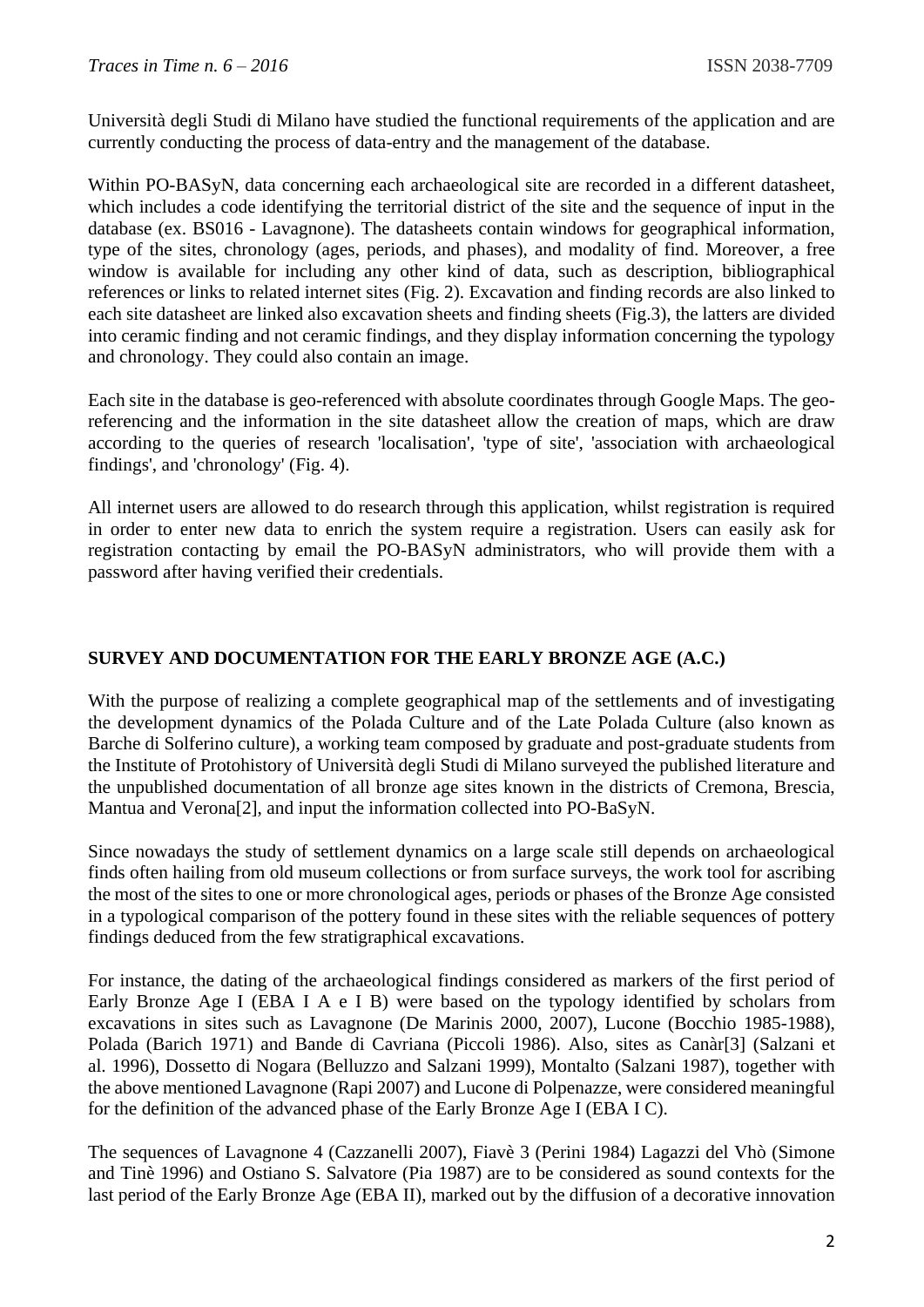called Barche di Solferino style, by casseroles with inner cross motifs and the first diffusion of carinated cups with sharp bent or ringed handles.

For EBA typology, unfortunately, we can almost exclusively count on ceramic findings, as bronze objects are very rare. However, the few bronze findings are important to establish transalpine connections, in particular the eyelet-headed pins (*Ösenkopfnadeln*) from Ledro (Rageth 1974) and the disc-headed pins (*Scheibenkopfnadeln*): the former testify contacts with the Carpathians-Danube areas; the latter, with the Wieselburg-Gata Culture (David Elbiali 2000 - cited in de Marinis 2000).

The above mentioned typological sequences of Lavagnone, Lucone and Canar are the more important ones since they allow to hook up the archaeological findings with absolute dendro-chronological dates. Comparable dendro-chronological analyses carried out in Lavagnone and Lucone allow to date the EBA I and EBA I B to the 21st-20th century [\[4\],](http://www.archaeologicaltraces.org/#_ftn4) while analyses from Canàr date the EBA I C to the 19th century [\[5\].](http://www.archaeologicaltraces.org/#_ftn5) Unfortunately absolute dates for EBA II aren't still available, as only an axe of Langquaid type from Fiavè 3 allows to relate EBA II and Transalpine cultural groups of Bz A 2b.

#### **EARLY BRONZE AGE SETTLEMENT DYNAMICS (M.H.)**

The origin of the Polada Culture is marked by the stabilization of the settlements, which mainly took place in the intermorainic basins and in the area surrounding Lake Garda (Fig. 5). In this area there are some of the most long-lasting pile dwelling settlements, such as Lavagnone, Lucone di Polpenazze, Barche di Solferino and Bande di Cavriana in Lombardy or Ledro in Trentino. The richness of natural resources allowed to balance the disadvantages of a low-productivity economy; the abundance of food supplies was one of the main causes of the population increase and of the subsequent colonization of the Po valley.

Since EBA I C (19th century BC), an increase in the number of settlements is documented by the construction of outposts towards the plain, like Ostiano, Lagazzi del Vhò, Dossetto di Nogara and Canàr (Fig. 6), and by the findings of the necropolis of Sorbara d'Asola (Baioni 2000), in the district of Mantua. As far as we know, this necropolis is the most ancient Bronze Age cemetery in the lower part of the Po plain, dating before EBA II, and back to EBA I B or I C (De Marinis 2003).

The number of sites along the south banks of Lake Garda and in the intermorainic basins further increases during the EBA II. New settlements appear and most of those from EBA I continue to prosper (Fig. 7).

The colonization of the north Po plain starts. New villages are often settled along resurgence lines or along the banks of rivers such as – from West to East – Oglio, Mincio, Osone, fossa Molinella, Tione and Tartaro: this hydrographic network proved to be effective for the Polada culture in order to penetrate and spread within the Po river plane. This area was rich of marshes, and therefore suitable for pile dwelling villages.

The first occupation of Mincio paleo-river is documented since the latter phase of early Bronze Age. We find a high density of sites in the surroundings of Buscoldo di Curtatone, particularly in Avalli di Sopra, Avalli di Sotto and Fondo Madonnina; the pottery from Fondo Madonnina is strictly similar to the pottery found in Barche di Solferino, Isolone del Mincio, Cà Nove di Cavaion Veronese and Canàr (Anghinelli and Anghinelli 2001): therefore they can be dated back to the same period. Groups of sites along the rivers Tione, Tartaro and Fossa Molinella are located in the territories of Roverbella, Castiglione Mantovano, Marmirolo, Castel Belforte, Gazzo Bigarello and Castel d'Ario. In this area,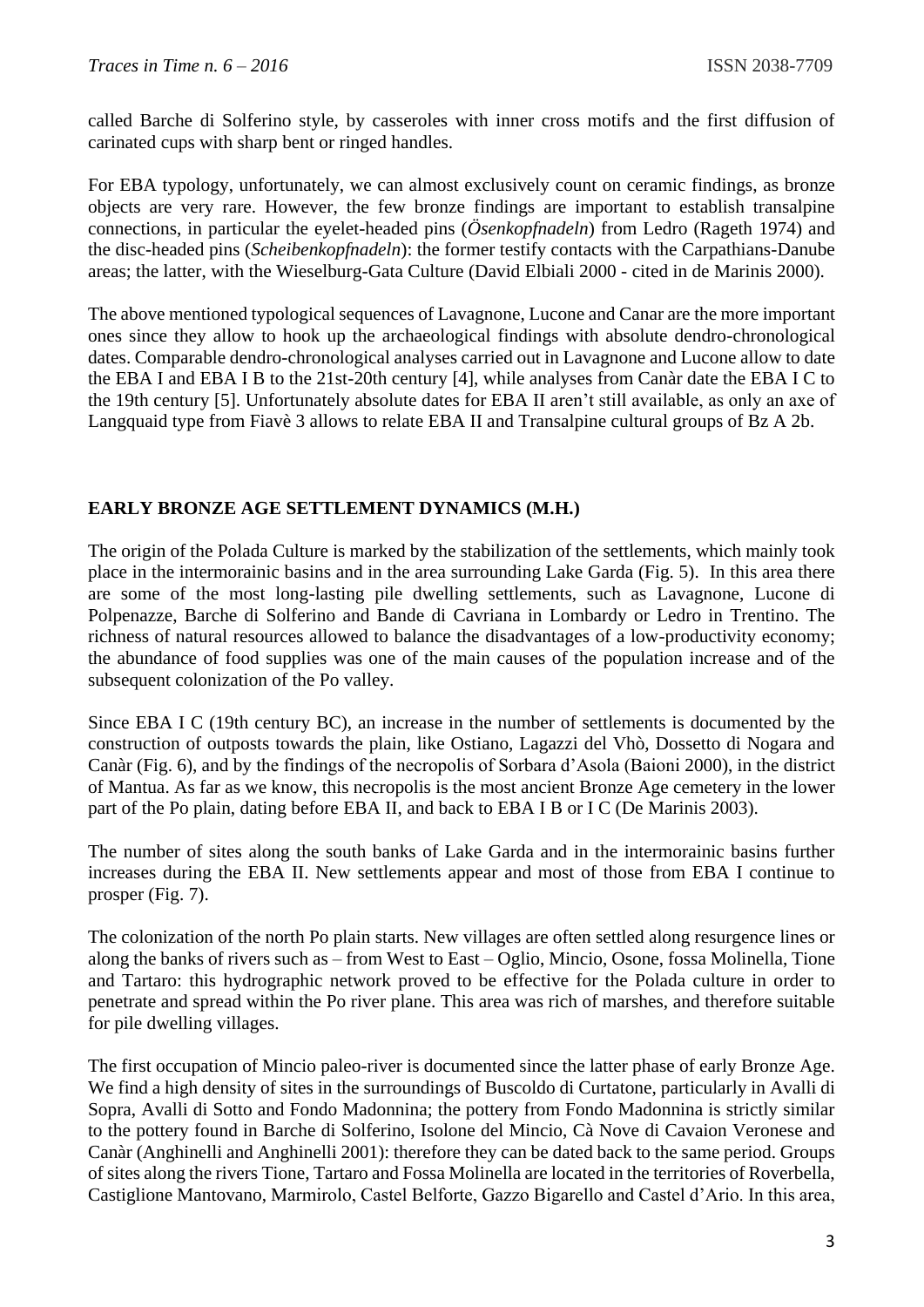the foundation of new villages also starts during EBA II. In the earliest sites, pottery in late Polada-Barche di Solferino style was found (Baioni and Seragnoli 1996).

Most of the PO-BASyN sites of this territory are only few hundred meters far from each other. Many are only known thanks to surveys; therefore, in the absence of stratigraphic excavations, it is impossible to establish their contemporaneity only on the basis of pottery examinations. We can probably interpret this density of population as caused by a rapid series of new foundations of small villages; these were soon abandoned because of the deterioration of structures or the depletion of local resources, due to demographic increase or overexploitation. This hypothesis seems to be the most realistic in the light of the long duration (about two centuries) of the Early Bronze Age.

Most of EBA II dwellings are still in use during the following MBA I, both in the Garda area and in the Po River valley (for example Lavagnone, Lucone, Barche di Solferino, Bande di Cavriana, La Quercia di Lazise, Lagazzi del Vhò and many others in the plain between eastern Lombardia and western Veneto). Settlement dynamics of these two main districts start to differentiate from each other since the beginning of MBA II. In the regions of the Garda Lake and the morainic amphitheater, most of the pile dwellings settlement would have been inhabited throughout the whole MBA II A and B. In the lower flood plain, instead, many small villages of EBA come to an end; new settlements are founded, bigger and farther from each other. The development of large terramara villages takes place.

Up to the present, the lack of EBA I findings in the plain supports the theory of a diachronic diffusion of population from Lake Garda region to the Po River. Nevertheless, the most recent archaeological acquisitions in Emilia Romagna contradict this interpretation. Bronze Age I evidences come from Eia (Quero, BAIM 2012) [\[6\],](http://www.archaeologicaltraces.org/#_ftn6) the mound burials of Santa Eurosia (Mazzieri et al., BAIM 2012) [\[7\]](http://www.archaeologicaltraces.org/#_ftn7) and Forno del Gallo (Beneceto). In this latter site, pottery comparable to that from the Lavagnone 2 phase (EBA I A) was found (Bernabò Brea et al. 2005); this discovery allows to identify a phase of the Polada Culture before the terramara occupation.

Hoards from the beginning of Early Bronze Age, such as Remedello Sopra or Vidana, could today be better interpreted as deposition along the way of communication between northern and southern Po plain. Probably, the first settlements in Emilia also had the function of controlling the Appennine-Piedmont routes, along which EBA I C/II hoards like Savignano (Cardarelli 1997), Scandiano, Baragalla (de Marinis 1997b) and maybe Cadé were found. To this list we can add Castione dei Marchesi, which is in the plane, but not far away from the Appennine Mountains (de Marinis 1997c). Hoards can be interpreted as storages used by itinerant bronze smiths, or as places with both social and a votive-ceremonial function: they could suggest a first attempt of the local population to conquer and manage new territories (not yet socially advanced like Garda settlements), affirming their control through their own religion.

Eventually, new findings in the Po plain will change again our knowledge of Bronze Age hoards and settlement dynamics.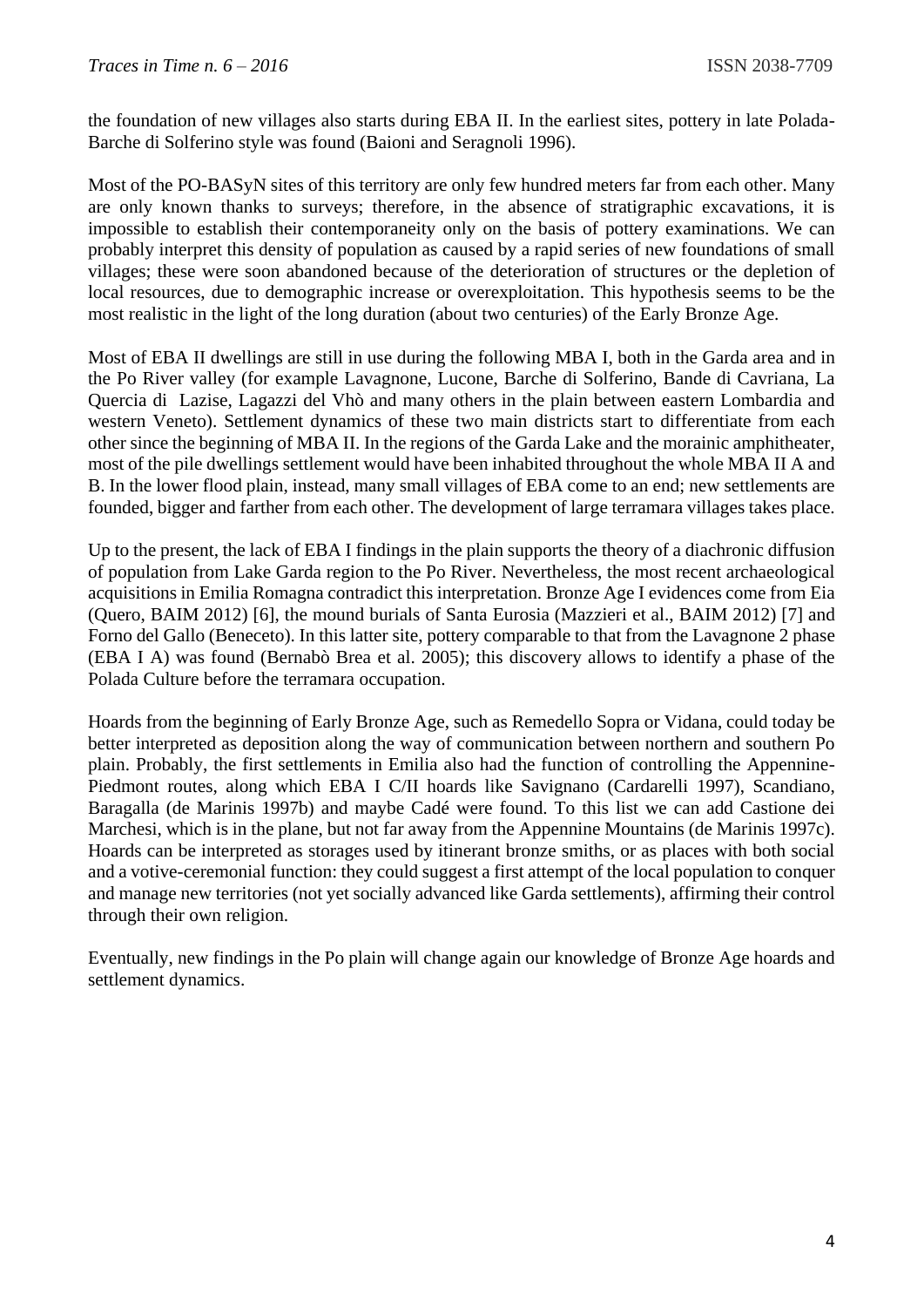# **PICTURES**

| Il progetto PoBasyn<br>Benvenuto nel sistema informatico del progetto PO-BASyN.<br>PO-BASyN è un progetto di natura fortemente multidisciplinare con il quale si intende<br>definire una piattaforma per la sperimentazione di soluzioni innovativeche possano<br>sfruttare nuovi strumenti concettuali, modelli, tecniche etecnologie per il supporto alla<br>gestione delle risorse culturali.<br>Il progetto opererà su due principali linee di ricerca:<br>- studio delle dinamiche evolutive delle società antiche in chiave regionale;<br>- realizzazione di strumenti per la condivisione, la valorizzazione e la fruizione di<br>informazioni e conoscenze sul patrimonio culturale. | <b>INTRODUZIONE</b> | <b>MAPPA</b> | <b>RICERCA</b> | <b>AMMINISTRAZIONE</b> | <b>ESCI</b> |
|----------------------------------------------------------------------------------------------------------------------------------------------------------------------------------------------------------------------------------------------------------------------------------------------------------------------------------------------------------------------------------------------------------------------------------------------------------------------------------------------------------------------------------------------------------------------------------------------------------------------------------------------------------------------------------------------|---------------------|--------------|----------------|------------------------|-------------|
|                                                                                                                                                                                                                                                                                                                                                                                                                                                                                                                                                                                                                                                                                              |                     |              |                |                        |             |

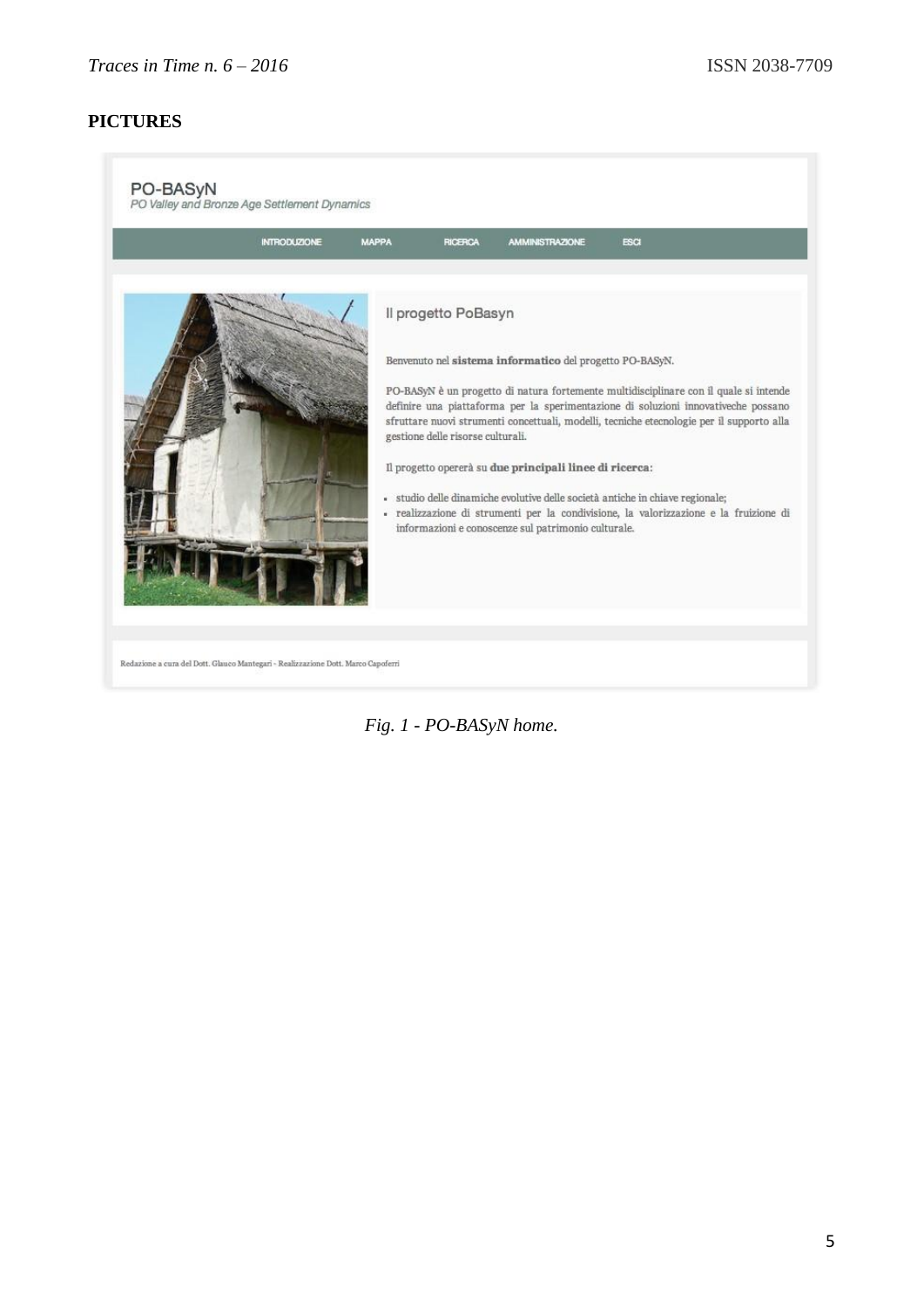PO-BASyN<br>PO Valley and Bronze Age Settlement Dynamics

| <b>INTRODUZIONE</b>                                                                                                                                                                                                                                                                                                                                                                                                                                                                                                                                                                                                                                                                                                              | <b>MAPPA</b>          | <b>RICERCA</b>           | <b>AMMINISTRAZIONE</b> | <b>ESCI</b>              |
|----------------------------------------------------------------------------------------------------------------------------------------------------------------------------------------------------------------------------------------------------------------------------------------------------------------------------------------------------------------------------------------------------------------------------------------------------------------------------------------------------------------------------------------------------------------------------------------------------------------------------------------------------------------------------------------------------------------------------------|-----------------------|--------------------------|------------------------|--------------------------|
|                                                                                                                                                                                                                                                                                                                                                                                                                                                                                                                                                                                                                                                                                                                                  |                       |                          |                        |                          |
| Gestione dei siti archeologici                                                                                                                                                                                                                                                                                                                                                                                                                                                                                                                                                                                                                                                                                                   |                       |                          |                        |                          |
| ID del sito                                                                                                                                                                                                                                                                                                                                                                                                                                                                                                                                                                                                                                                                                                                      |                       |                          |                        |                          |
| Tipologia del sito                                                                                                                                                                                                                                                                                                                                                                                                                                                                                                                                                                                                                                                                                                               |                       |                          | $\blacktriangledown$   |                          |
| Tipologia d'indagine effettuata                                                                                                                                                                                                                                                                                                                                                                                                                                                                                                                                                                                                                                                                                                  |                       | ≛                        |                        |                          |
| Estensione (mq)                                                                                                                                                                                                                                                                                                                                                                                                                                                                                                                                                                                                                                                                                                                  | $\div$                |                          |                        |                          |
| Profondità (m)                                                                                                                                                                                                                                                                                                                                                                                                                                                                                                                                                                                                                                                                                                                   | ÷.                    |                          |                        |                          |
| Potenza (m)                                                                                                                                                                                                                                                                                                                                                                                                                                                                                                                                                                                                                                                                                                                      | $\frac{\Delta}{\Psi}$ |                          |                        |                          |
| Data di ritrovamento                                                                                                                                                                                                                                                                                                                                                                                                                                                                                                                                                                                                                                                                                                             | $\div$                |                          |                        |                          |
| Scopritore                                                                                                                                                                                                                                                                                                                                                                                                                                                                                                                                                                                                                                                                                                                       |                       |                          |                        |                          |
| Località                                                                                                                                                                                                                                                                                                                                                                                                                                                                                                                                                                                                                                                                                                                         |                       |                          |                        | $\blacksquare$           |
| Tipologia di localizzazione                                                                                                                                                                                                                                                                                                                                                                                                                                                                                                                                                                                                                                                                                                      |                       | $\overline{\phantom{a}}$ |                        |                          |
| $\frac{\star}{\star}$<br>Latitudine                                                                                                                                                                                                                                                                                                                                                                                                                                                                                                                                                                                                                                                                                              |                       |                          |                        |                          |
| Longitudine                                                                                                                                                                                                                                                                                                                                                                                                                                                                                                                                                                                                                                                                                                                      | $\Rightarrow$         |                          |                        |                          |
| Contesto                                                                                                                                                                                                                                                                                                                                                                                                                                                                                                                                                                                                                                                                                                                         |                       |                          |                        | geomorfologico           |
|                                                                                                                                                                                                                                                                                                                                                                                                                                                                                                                                                                                                                                                                                                                                  |                       |                          |                        | $\overline{\phantom{a}}$ |
| Cronologia<br>$\blacksquare$ Non disponibile<br>Antica età del Bronzo (BA)<br>$\mathbf{u}$<br>$\blacksquare$ BA <sub>1</sub><br>$\blacksquare$ BA1A<br>$\blacksquare$ BA <sub>1</sub> B<br>$\blacksquare$ BA1C<br>$\blacksquare$ BA 2<br>Media età del Bronzo (BM)<br>$\mathbf{u}$<br>$BM_1$<br>$\blacksquare$<br>BM <sub>2</sub><br>×.<br>$\blacksquare$ $BM2A$<br>$\blacksquare$ BM $\triangleright$ B<br>$\blacksquare$ BM 3<br>$\blacksquare$ BM 3 A<br>$\blacksquare$ BM 3 B<br><b>E</b> Bronzo Recente (BR)<br>$\blacksquare$ BR <sub>1</sub><br>$\blacksquare$ BR <sub>2</sub><br><b>E</b> Bronzo Finale (BF)<br>ù.<br>$\blacksquare$ BF <sub>1</sub><br>$\blacksquare$ BF <sub>2</sub><br>$\blacksquare$ BF <sub>3</sub> |                       |                          |                        |                          |
| Descrizione<br>Salva                                                                                                                                                                                                                                                                                                                                                                                                                                                                                                                                                                                                                                                                                                             |                       |                          |                        |                          |

*Fig. 2 - Example of a site datasheet.*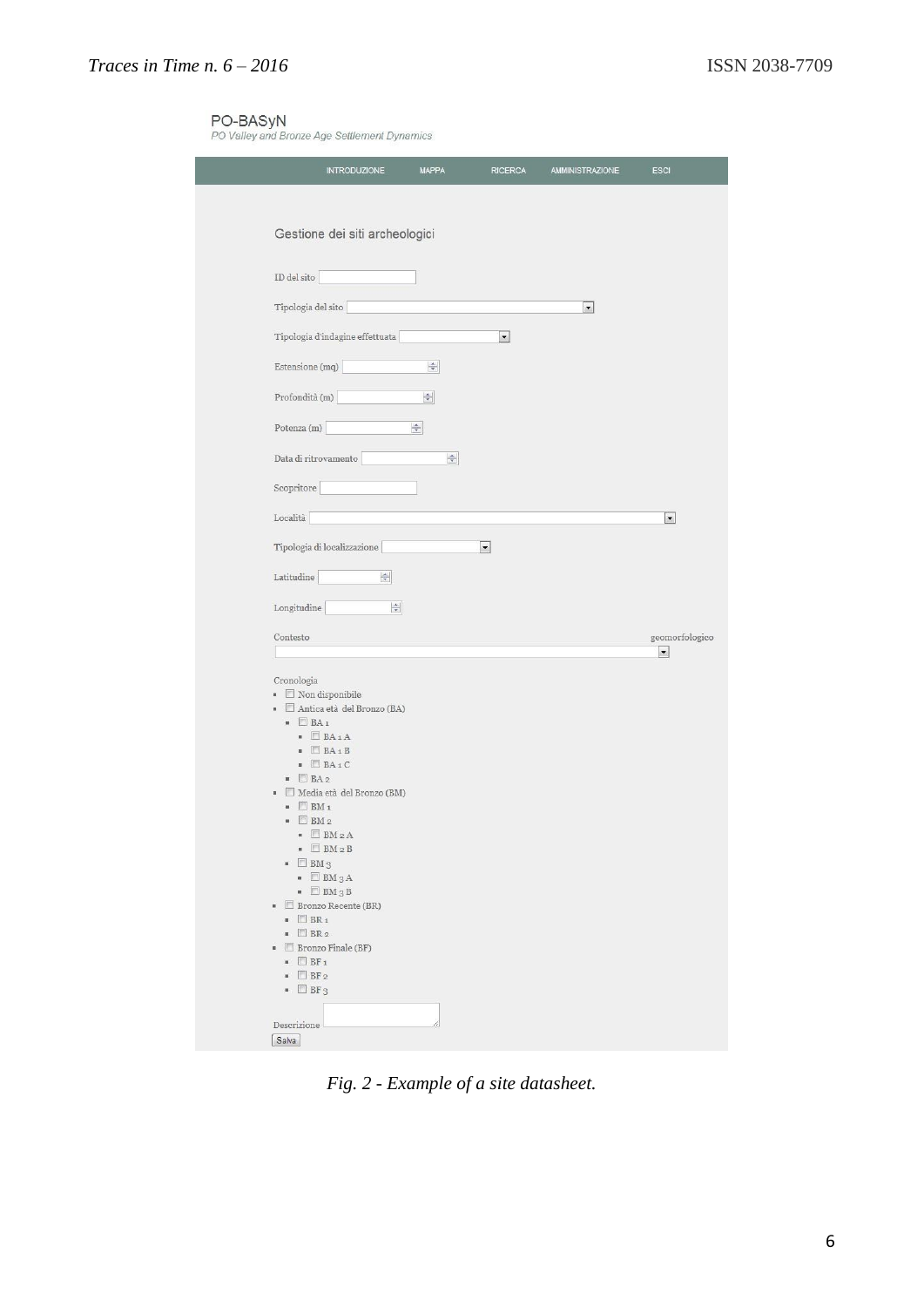| PO-BASyN<br>PO Valley and Bronze Age Settlement Dynamics                                                   | <b>INTRODUZIONE</b> | <b>MAPPA</b>                                                | <b>RICERCA</b>                                                                                                                                      | AMMINISTRAZIONE                                                                      | ESCI |
|------------------------------------------------------------------------------------------------------------|---------------------|-------------------------------------------------------------|-----------------------------------------------------------------------------------------------------------------------------------------------------|--------------------------------------------------------------------------------------|------|
|                                                                                                            |                     |                                                             |                                                                                                                                                     |                                                                                      |      |
|                                                                                                            |                     |                                                             |                                                                                                                                                     |                                                                                      |      |
| Pannello di controllo del database                                                                         |                     |                                                             |                                                                                                                                                     |                                                                                      |      |
|                                                                                                            |                     |                                                             |                                                                                                                                                     |                                                                                      |      |
| Schede<br>Sito<br>٠<br>Reperto<br>٠<br>Scavo<br>٠<br>Ente di ricerca<br>٠<br>Informazioni geografiche<br>٠ |                     | Vocabolari<br>Generali<br>Siti<br>$\mathbf{u}$<br>$\bullet$ | · Definizione delle fasi cronologiche<br>- Tipologia di sito<br>Tipologia di indagine<br>Tipologia di localizzazione<br>- Tipologia di ritrovamento |                                                                                      |      |
|                                                                                                            |                     | Reperti                                                     | - Tipologia di ansa<br>· Tipologia di stato di conservazione                                                                                        | - Tipologia di contesto geomorfologico<br>· Tipologia di classificazione dei reperti |      |

*Fig. 3 - Control panel of PO-BASyN.*

|               | <b>INTRODUZIONE</b>           | <b>MAPPA</b><br><b>RICERCA</b>               | AMMINISTRAZIONE          | ESCI                                  |                                     |
|---------------|-------------------------------|----------------------------------------------|--------------------------|---------------------------------------|-------------------------------------|
|               | Suisse                        |                                              |                          |                                       | Mappa<br><b>Satellite</b>           |
| Lausanne      | Localizzazione                | Cronologia                                   | <b>The Caree</b>         |                                       | Klagenfurt am Manbor<br>Wortherson  |
| Geneve,       | $\ddot{\bullet}$              | Non disponibile                              |                          |                                       | Kamnik                              |
|               |                               | Antica età del Bronzo (BA)                   |                          | Cerca                                 | wenija <sup>.</sup><br><b>onini</b> |
| <b>Annecy</b> | ÷.                            | $B^{\text{BA}}$<br>Bergamo                   |                          |                                       |                                     |
| $m$ ports.    | $\ddot{\cdot}$                | BA1A<br>BA1B<br>Monza                        | reviso.<br><b>ICENZA</b> | <b>Trieste</b>                        | <b><i>Roberts</i></b><br>Karlovac   |
| Voin          |                               | $B_{A1}C$<br>Milano                          |                          | nope                                  |                                     |
| Gluim St      |                               | BA <sub>2</sub><br>Media età del Bronzo (BM) |                          | Azzera i filtri di ricerca<br>Roving! | vatska                              |
|               | Tipologia del sito            | $BM_1$                                       |                          |                                       | roatia                              |
|               |                               | BM2                                          | Ferrara-                 | Pula:                                 |                                     |
|               | ÷۱<br>Genova<br>tuneo:        | BM2A                                         |                          |                                       |                                     |
|               | Savona<br>Reperti             | BM2B<br>BM3                                  |                          | Chiudi il pannello di ricerca         |                                     |
|               |                               | BM3A                                         |                          |                                       | Zadar                               |
|               | Ha reperti ceramici associati | BM3B                                         |                          | Marine - Pesare                       |                                     |

*Fig. 4 - Research panel on the map.*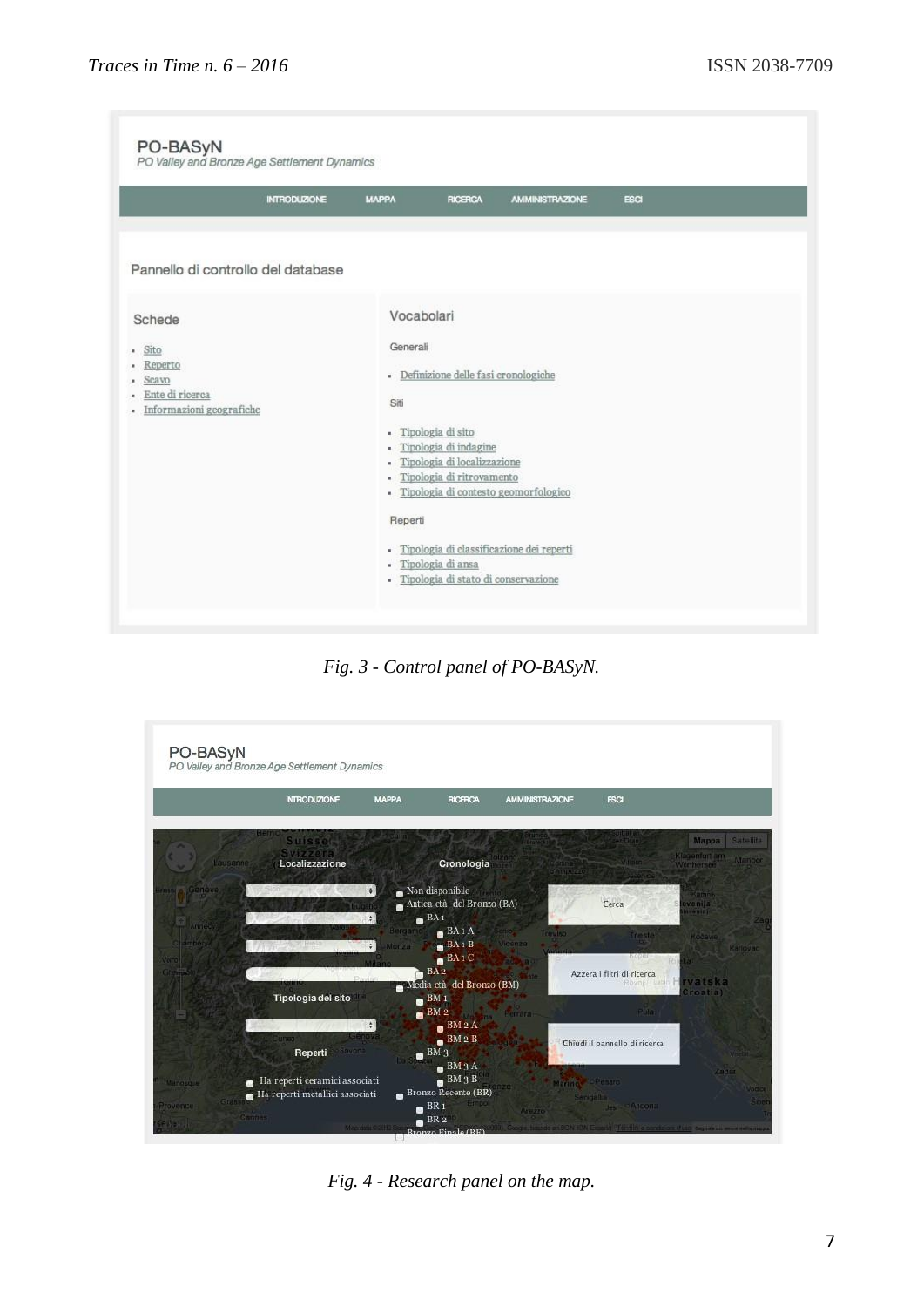

*Fig. 5 - Settlement during EBA I A - EBA I B.*



*Fig. 6 - Settlement during EBA I C.*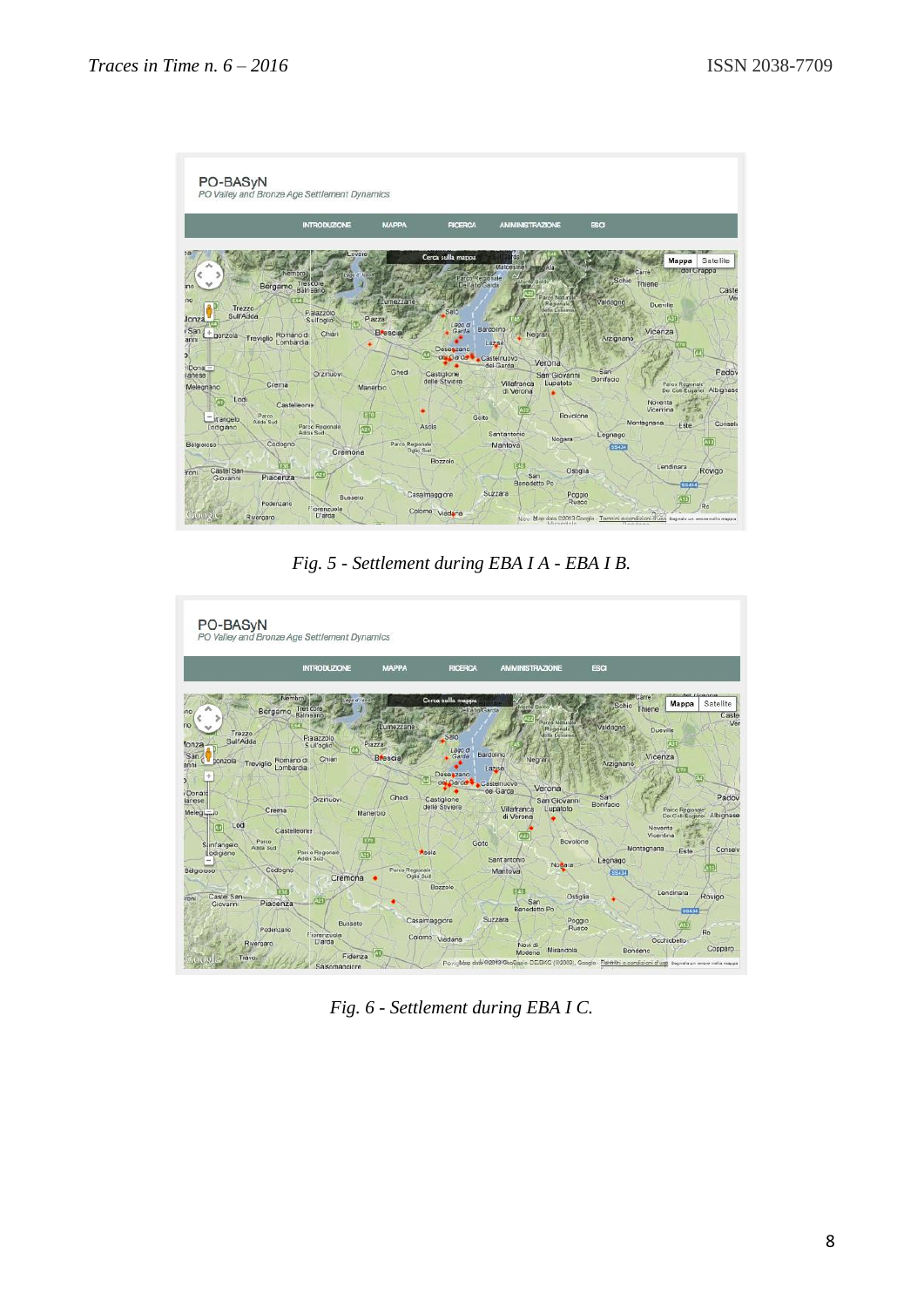

*Fig. 7 - Settlement during EBA II.*

[\[1\]](http://www.archaeologicaltraces.org/#_ftnref1) The project was supervised by Prof. De Paoli and dr. Vizzari.

[\[2\]](http://www.archaeologicaltraces.org/#_ftnref2) Alice Carri (Brescia), Elisa Ginoli (Cremona), Mari Hirose (Mantova), Laura Perrucchetti, Alfonsina Amato and Diego Veneziano (Verona) , all contributed to the project.

[\[3\]](http://www.archaeologicaltraces.org/#_ftnref3) Canàr di S. Pietro Polesine is in the district of Rovigo, which had not been included in our research. Nevertheless, it is equally included in this paper, because of its importance for the definition of EBA I C archaeological horizon.

[\[4\]](http://www.archaeologicaltraces.org/#_ftnref4) Lavagnone:  $2077-1994 \pm 10$  cal. BC for EBA I A,  $1984-1916 \pm 10$  cal. BC for EBA I B (Griggs, Kuniholm, Newton, 2007); Lucone area D: 2033-2031  $\pm$  10 cal BC. for EBA I A, 1985-1979  $\pm$  10 cal. BC. for EBA I B (Martinelli, 1996).

[\[5\]](http://www.archaeologicaltraces.org/#_ftnref5) In Canàr we have only one felling date from a post of structure no.4:  $1869-1859 \pm 10$  cal. BC (Salzani, Matinelli, Bellintani 1996). In the other samples sapwood rings weren't preserved therefore no felling phase were recognizable.

[\[6\]](http://www.archaeologicaltraces.org/#_ftnref6) Quero, T. *The early Bronze Age site of Eia, Parma (Italy).* Report at Bronze Age Italian Meeting, 16-17/11/2012.

[\[7\]](http://www.archaeologicaltraces.org/#_ftnref7) Mazzieri, P., Bronzoni, L., Bianchi, P., Bell-beaker multiple burials, early Bronze Age "tumuli" and single burials in Parma. Report at Bronze Age Italian Meeting, 16-17/11/2012.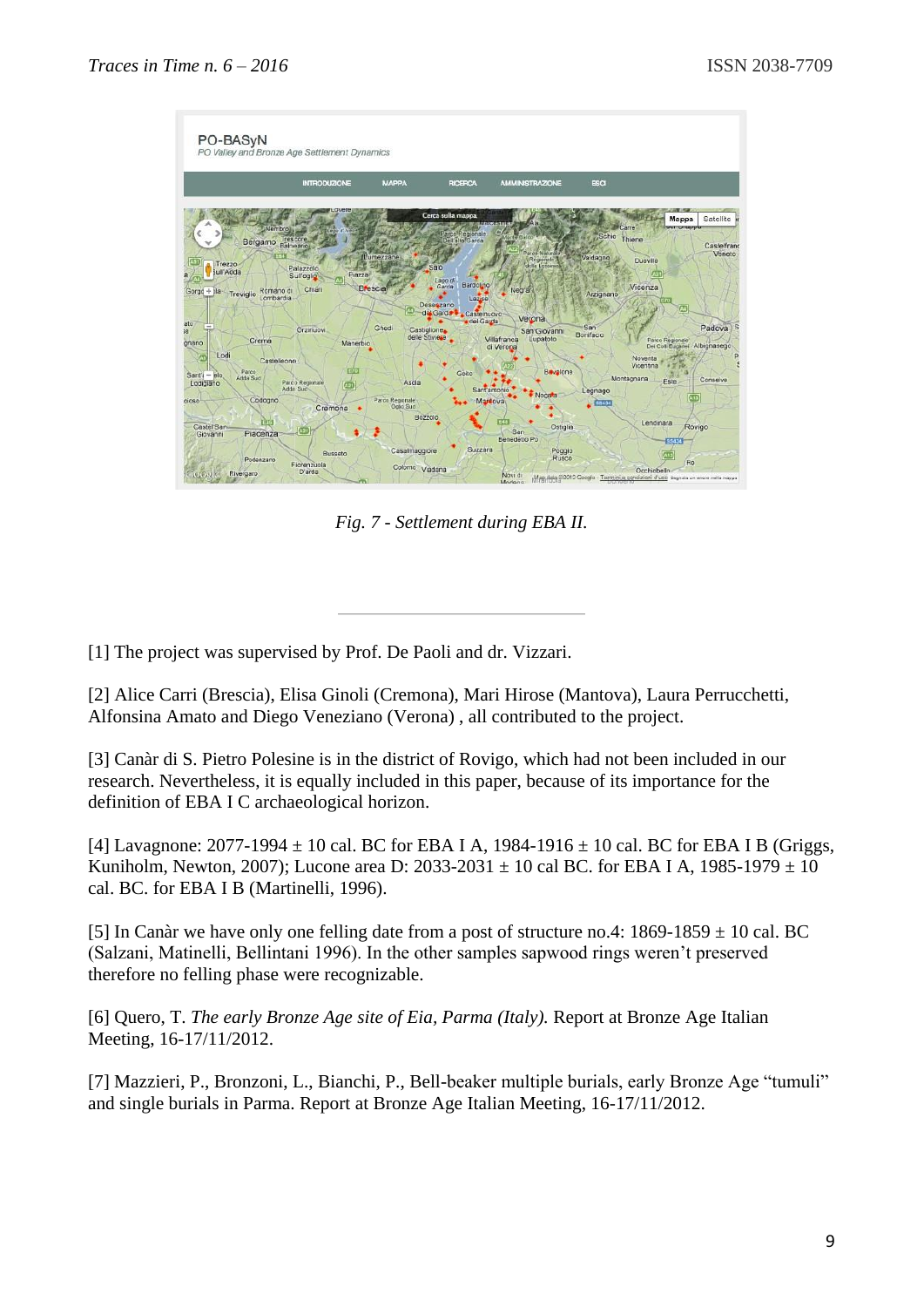## **REFERENCES**

Anghinelli, A. and Anghinelli, S. (2001) Rapporto fra due corsi d'acqua (Mincio - Osone) e la presenza umana nell'età del Bronzo (parte I). Quaderni di Archeologia del Mantovano, 3, 37-100.

Anghinelli, A. and Anghinelli, S. (2003) Rapporto fra due corsi d'acqua (Mincio - Osone) e la presenza umana nell'età del Bronzo (Parte II). Quaderni di Archeologia del Mantovano, 5, 5-61.

Aspes, A. (1980) La preistoria del Lago di Garda. Verona.

Aspes, A., (1982a) Gabbiano di Manerba. In: Aspes, A., and Museo Civico di Storia Naturale (eds.) Palafitte: mito e realtà (exibition, july 8 – october 31, 1982 Museo Civico di Storia Naturale). Verona: Grafiche Fiorini, 159.

Aspes, A., (1982b) Moniga (Brescia). In: Aspes, A., and Museo Civico di Storia Naturale (eds.)Palafitte: mito e realtà (exibition, july 8 – october 31, 1982 Museo Civico di Storia Naturale). Verona: Grafiche Fiorini, 162-164.

Aspes, A. and Martinelli, N. (1982) Barche di Solferino (Mantova). In A. Aspes and Museo Civico di Storia Naturale, eds., Palafitte: mito e realtà (exibition, july 8 – october 31, 1982 Museo Civico di Storia Naturale). Verona: Grafiche Fiorini, 193-194.

Baioni M. and Seragnoli L. (1996) Il territorio tra Roverbella e Castel D'Ario. In D. Cocchi Genick, ed. L'antica età del Bronzo in Italia, Atti del Congresso di Viareggio, 9-12 gennaio 1995. Firenze: OCTAVO, 415-422.

Baioni, M. (2000) La necropoli dell'antica Età del Bronzo di Sorbara (Asola, MN). Quaderni di Archeologia del Mantovano, 2, 41-90.

Barfield, L.H. (1981) L'Eneolitico e l'Antica Età del Bronzo in Lombardia. In Atti del I Convegno Archeologico Regionale. Milano 29 february/1-2 march 1980, 139-166.

Barfield, L.H., Biagi, P. and Borrello, M.A. (1979) Scavi nella stazione di Monte Covolo. Annali del Museo di Gavardo, 12, 7-149.

Barich, B. (1971) Il complesso industriale della stazione di Polada alla luce dei più recenti dati. Bullettino di Paletnologia Italiana, 80, 77-182.

Bocchio, G. (1985-1988) Saggio stratigrafico presso Lucone D. Annali del museo di Gavardo, 16, 15-43.

Belluzzo, G. And Salzani, L. (1999) Dati preliminari di una campagna di scavo nell'abitato dell' Età del Bronzo a Dossetto di Nogara (Verona). Annali benacensi, XII, Atti del XIV Convegno Archeologico Benacense, 283-288.

Bernabò Brea, M., Miari, M., Bianchi, P., Bronzoni, L., Ferrari, P., Guarisco, F., Lari, E., Lincetto, S., Maggioni, S., Occhi, S. e Sassi, B. (2005) Le prime fasi del sito dell'età del Bronzo di Forno del Gallo a Beneceto (Parma). Padusa, Anno XL, N, 81-115.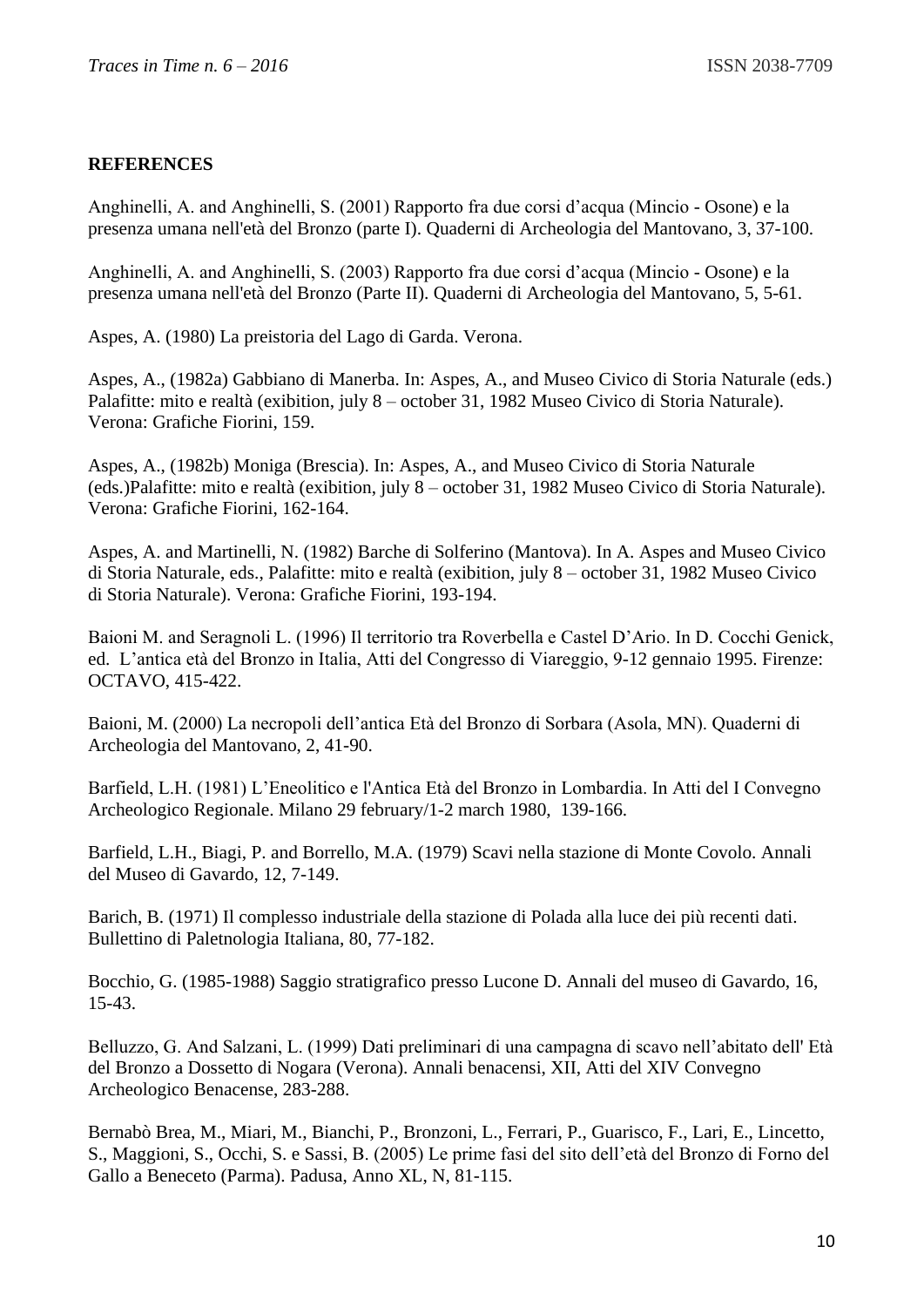Cattaneo Cassano, A. (1996) L'abitato dell'antica età del Bronzo di Milzanello (Brescia). Natura Bresciana, 30, 329-381.

Cardarelli, A. (1997) Il ripostiglio di asce della Lovara (Savignano sul Panaro, MO). In: Bernabò Brea, M., Cardarelli, A. and Cremaschi, M. (eds.) Le terramare: la più antica civiltà padana. Electa, 305-306.

Cazzanelli, F. (2007) La fase del Bronzo Antico II nel Settore B. In R. C. de Marinis, eds. Studi sul Lavagnone di Desenzano del Garda. Notizie Archeologiche Bergomensi, 10, 2002, 187-211.

David Elbiali, M. (2000) La Suisse occidentale au IIe millénaire av J. C.: chronologie, culture, intégration européen. Cahiers d'archéologie romande, 80.

De Marinis, R. C. (1997) L'età del bronzo nella regione benacense e nella pianura padana a nord del Po. In: Bernabò Brea, M., Cardarelli, A. and Cremaschi, M. (eds.) Le terramare: la più antica civiltà padana. Electa, 405-419.

De Marinis, R. C. (1997b) Il ripostiglio della Baragalla (RE). In: Bernabò Brea, M., Cardarelli, A. and Cremaschi, M. (eds.) Le terramare: la più antica civiltà padana. Electa, 305-308.

De Marinis, R. C., (1997c) Il ripostiglio di Castione dei Marchesi. In: Bernabò Brea, M., Cardarelli, A. and Cremaschi, M. (eds.) Le terramare: la più antica civiltà padana. Electa, 308-310.

De Marinis R.C. (2000) Il Museo Civico Archeologico Giovanni Rambotti: una introduzione alla preistoria del lago di Garda, Desenzano.

De Marinis, R. C. (2002) Towards a relative and absolute chronology of the Bronze Age in Northern Italy. Notizie Archeologiche Bergomensi, 7, 1999, 23-100.

De Marinis, R. C. (2003) Riti funerari e problemi di paleo-demografia dell'antica età del Bronzo nell'Italia settentrionale. Notizie Archeologiche Bergomensi, 11, 2003, 5-78.

De Marinis, R. C. (2007) Il significato delle ricerche archeologiche al Lavagnone. In Studi sull'abitato dell'età del Bronzo del Lavagnone, Desenzano del Garda. Notizie Archeologiche Bergomensi, 10, 2002, Bergamo, 1-18.

Griggs, C. B., Kuniholm, P. I. and Newton, M. W. (2007) Lavagnone di Brescia in the Early Bronze Age: Dendrochronological report. In Studi sull'abitato dell'età del Bronzo del Lavagnone, Desenzano del Garda. Notizie Archeologiche Bergomensi, 10, 19-34.

Martinelli, P. (1996) Datazioni dendrocronologiche per l'età del Bronzo dell'area alpina. In K. Randsborg, ed., Absolute Chronology 2500-500 B.C. Acta Archaeologica, 67, Suppl. Vol I, 315- 326.

Mezzena, F. (1966a) Barche di Solferino e la cultura di Polada. Atti della X riunione scientifica dell'Istituto Italiano di Preistoria e Protostoria in memoria di Francesco Zorzi, 155-160.

Mezzena, F. (1966b) Le scodelle decorate di Barche di Solferino (Mantova). Bullettino di Paletnologia Italiana, Nuova Serie, 17, 75, 111-142.